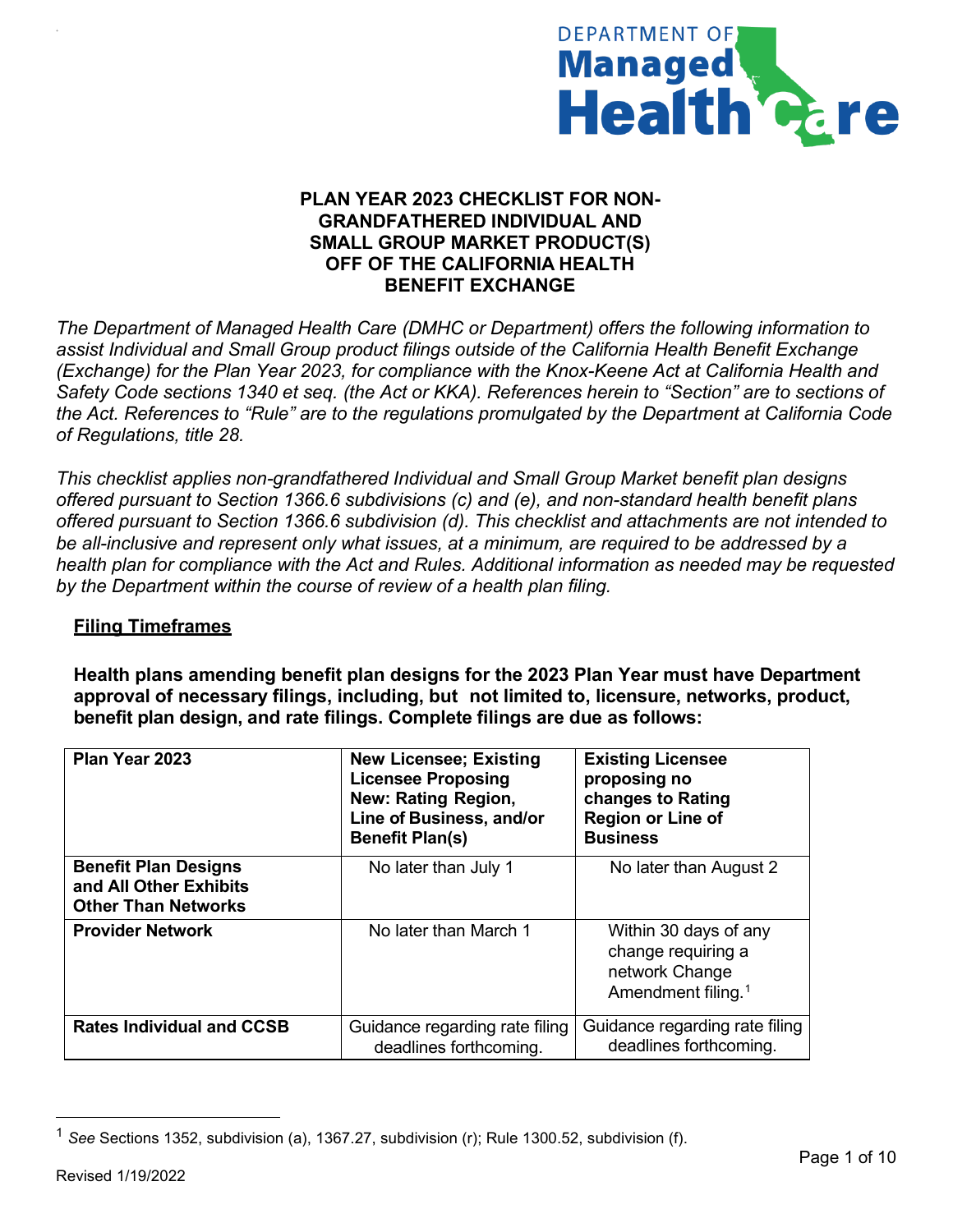## **Filing Checklist**

- Prepare and submit an Amendment or Material Modification pursuant to Sections 1351 and 1352 to a health plan's license to address compliance with the Act, Rules, CA-ACA, and ACA laws and regulations.
- When submitting your filing in the e-Filing system, use the subject title "**Plan Year 2023 off-Exchange [Individual] or [Small Group] Products-[HMO], [PPO], [EPO], [POS]**". The health plan should utilize only the applicable variable language most accurately describing the content of its filing.
- Benefit plan design or product revisions that do not meet the federal Uniform Modification standards should be submitted as a Notice of Material Modification filing.<sup>[2](#page-1-0)</sup> Health plans amending non-standard benefit plan designs or products must affirmatively demonstrate the proposed amendments qualify as a uniform modification by providing legal analysis.<sup>[3](#page-1-1)</sup>
- □ Health plans participating on the Exchange are not required to file a network pursuant to the Act for the sole purpose of QHP recertification (see below under "Provider Network").
- Complete and file the attached [Subcontractor Worksheet](https://dmhc.ca.gov/Portals/0/Docs/OPL/QHP%20Subcontractor%20Worksheet.pdf?ver=2022-01-31-103819-020) as Exhibit E-1.
- For each formulary utilized in connection with product(s) required to comply with the 2023 Patient-Centered Benefit Plan Designs pursuant to Section 1366.6 subdivision (c), submit: (i) an Exhibit T-3 that contains a copy of the formulary, and (ii) an Exhibit T-5 that contains a signed [Prescription Drug Compliance Attestation.](https://dmhc.ca.gov/Portals/0/Docs/OPL/QHP%20Prescription%20Drug%20Attestation.pdf?ver=2022-01-31-103544-553)
- Changes and updates to previously approved exhibits should be indicated with clearly visible redlined changes.

### **Narrative: Exhibit E-1**

### **At a minimum, the health plan must provide the following information in its Exhibit E-1:**

- Whether the proposed benefit plan designs have been previously approved by the Department, including e-Filing numbers of previously approved benefit plan designs.
- □ An affirmation the health plan complied with the Plan Year 2023 [Networks Checklist and Worksheet for QHP and](https://dmhc.ca.gov/Portals/0/Docs/OPL/Plan%20Year%202023%20Networks%20Checklist%20and%20Worksheet%20for%20QHP%20and%20QDP%20Plans.pdf?ver=2022-01-31-104326-053) QDP Plans filing requirements.

<span id="page-1-1"></span><span id="page-1-0"></span><sup>2</sup> 45 C.F.R. § 147.106(e).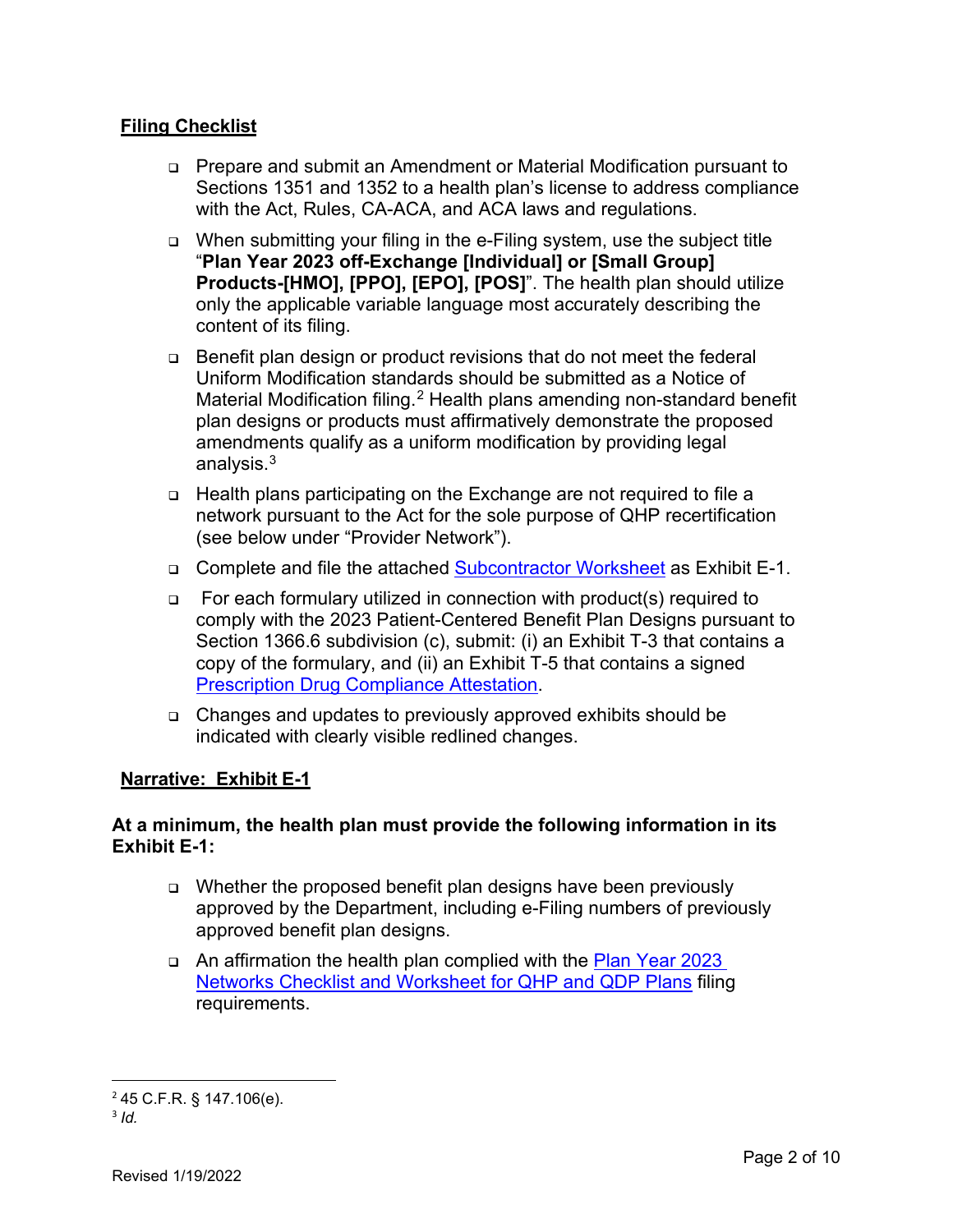- To ensure the health plan has adequately considered State Law as well as confirmed the health plan's processes conform as such, provide an affirmation that the health plan's special enrollment period (SEP) triggering events are consistent with State law, as applicable, including, but not limited to, Sections 1357.503 and 1399.849.
- **□** Identify the health plan's documents that disclose SEP triggering events to the public and/or enrollees and whether said document(s) were previously filed for Department review. Note, the health plan is not required to file the documents described above unless requested by the Department.
- **□** Identify the e-Filing number in which the health plan submitted the compliance filings associated with the Department's All Plan Letter (APL) 21-025.
- Identify the page numbers of the Evidence of Coverage (EOC) or other policy and procedure that demonstrate compliance with newly enacted statutes or regulations(s) effective on or after January 1, 2022, including but not limited to: [4](#page-2-0)
	- AB 342 (Gipson, Ch. 436, Stats. 2021) Colorectal Cancer Screening and Testing.
	- AB 570 (Santiago, Ch. 468, Stats. 2021) Dependent Parent Care Coverage, Sections 1374.1 and 1399.845.
	- AB 1184 (Chiu, Ch. 190, Stats. 2021) Confidentiality of Medical Information, Civil Code sections 56.05, 56.35 and 56.107.
	- SB 221 (Wiener, Ch. 724, Stats. 2021) -Timely Access to Care, Sections 1367.03 and 1367.031.
	- SB 306 (Pan, Ch. 486, Stats. 2021) Sexually Transmitted Disease Testing, Section 1367.34.
	- SB 428 (Hurtado, Ch. 641, Stats. 2021) Adverse Childhood Experiences Screenings, Section 1367.34.
	- SB 535 (Limón, Ch. 605, Stats. 2021) Biomarker Testing, Section 1367.665.
	- SB 855 (Weiner, Ch. 151, Stats. 2020) Mental Health and Substance Use Disorder Coverage.
	- Any other newly enacted statute(s) or regulation(s) for which the health plan deems revision is appropriate.

<span id="page-2-0"></span><sup>4</sup> For additional guidance see the Department's All Plan Letter 21-025 regarding newly enacted statutes in 2021 impacting health plan license filings on or after January 1, 2022.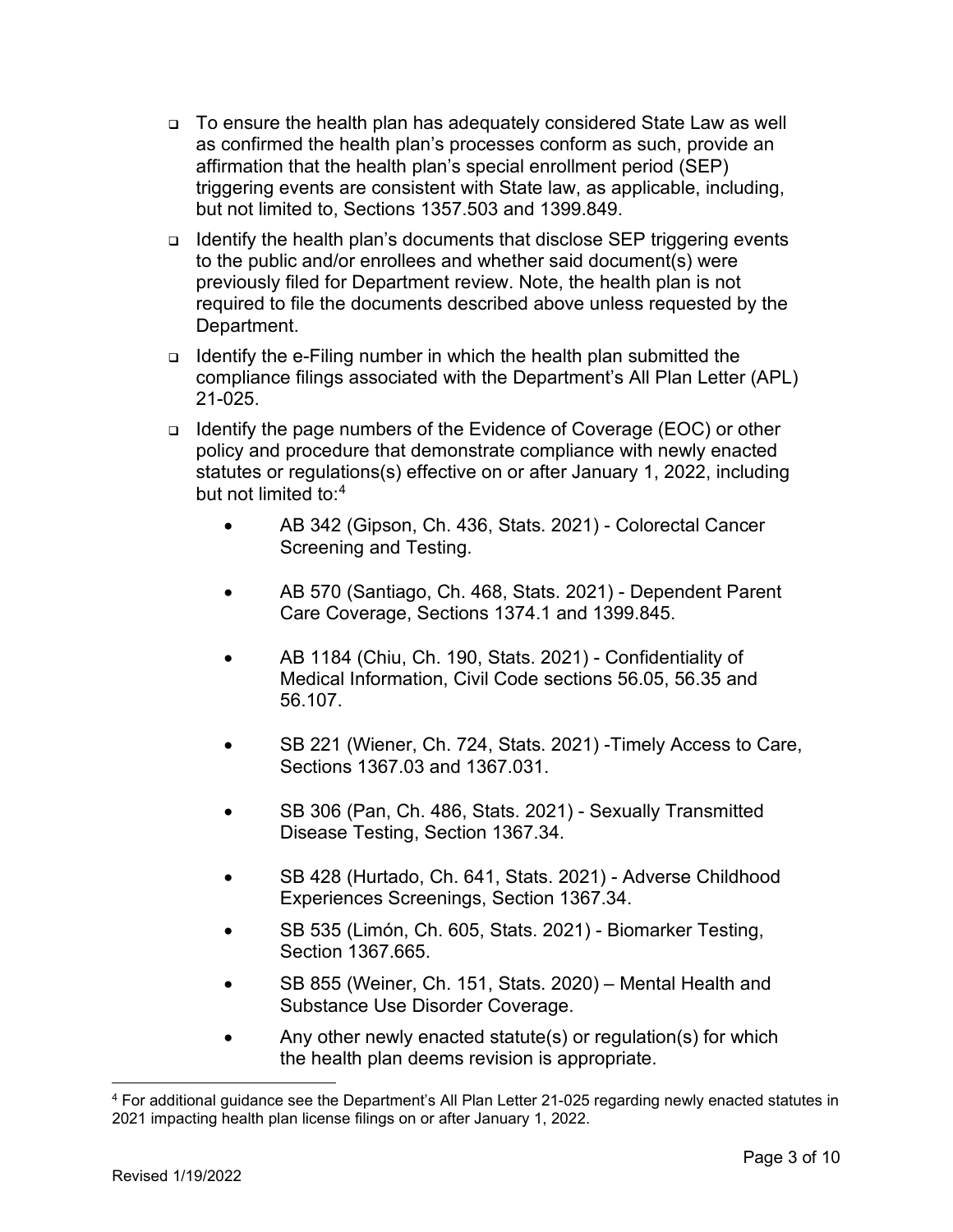- For health plans that participate on the Exchange and product(s) offered off of the Exchange pursuant to Section 1366 subdivision (c), affirm the provision of Basic Health Care Service and Essential Health Benefits (health benefits) included in the applicable health plan documents are identical to the health benefits approved by the Department in connection with the health plan's on-Exchange product(s) and provide the e-Filing number for the approved health benefits.
- For health plans that participate on the Exchange, benefit plan designs offered pursuant to Section 1366.6 subdivision (c) must identify the page numbers of the EOC revised for compliance with newly enacted or revised Endnotes in the 2023 Patient-Centered Benefit Plan Designs. If revision is not required, the health plan must provide a confirmatory declaration, which states no revisions are required.
- For health plans that do not participate on the Exchange and/or for nonstandard product(s), [5](#page-3-0) affirm the health plan's health benefits are identical to the Kaiser Foundation Health Plan Small Group HMO 30 plan, in the first quarter of 2014. Please ensure the health plan submits an EHB Filing Worksheet, if applicable. For further guidance, see the section entitled *Benefit Plan Designs* item *EHB Filing Worksheet* below.
- □ Affirm the health plan discloses coverage of pediatric vision benefits without annual or lifetime limits on the dollar value of the covered benefits that are the same benefits as contained in the BCBS Association, 2014 FEP Blue Vision – High Option, including, but not limited to, low vision benefits, and that the health plan discloses coverage of the aphakia benefit without age limitations as required by Section 1367.005, subdivision (a)(2). Additionally, identify the page numbers of the EOC which disclose the pediatric vision and aphakia benefits.
- For health plans that participate on the Exchange, affirm the pediatric dental benefits are identical to the pediatric dental benefits approved by the Department for its on-Exchange products and provide the e-Filing number for the approved dental benefits.
- For health plans that do not participate on the Exchange, affirm the pediatric dental benefits are identical to the 2014 Medi-Cal dental program (Dental Benchmark Plan). Please note, the Dental Benchmark Plan utilizes outdated CDT codes. Covered California's 2023 Dental Standard Benefit Plan Design (Dental SOB) and Copay Schedule are based on the Dental Benchmark Plan and reflect the most recent CDT codes. Health plans should follow Covered California's Dental SOB when developing the pediatric dental benefits. Contact your assigned reviewer if you need assistance obtaining any of these documents.

<span id="page-3-0"></span><sup>5</sup> Note, this provision is also applicable to health plans participating on the Exchange in connection with non-standard benefit plan designs.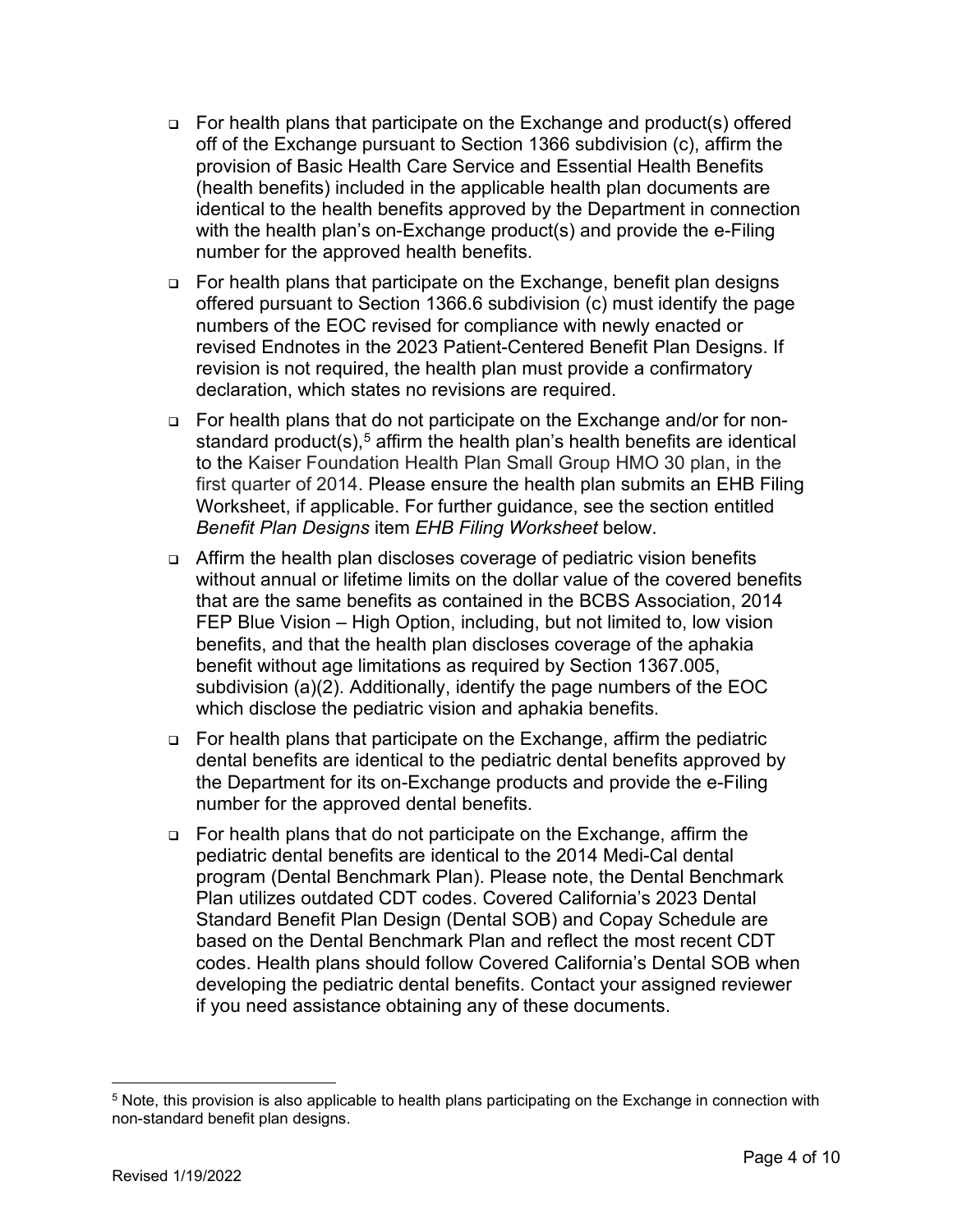- Affirm the health plan is in compliance with:
	- SB 242 (Newman, Ch. 538, Stats. 2021) Health Care Provider Reimbursements, Section 1374.192.
	- AB 347 (Arambula, Ch. 742, Stats. 2021) Step Therapy, Sections 1367.206, 1367.241 and 1367.244.

### **For Small Group benefit plan designs only, affirm that for every contract it is offering coverage for:**

- The treatment of infertility, as defined in Section 1374.55, except in vitro fertilization; and
- Orthotic and prosthetic and special footwear benefits, as set forth in Sections 1367.18 and 1367.19.

## **Contracts with Specialized Health Plans:**

- Full service health plans that contract with specialized health plans for the provision of Essential Health Benefits $6$  (EHB), such as acupuncture, pediatric dental or vision benefits, should include in the Exhibit E-1 a brief explanation of each contractual relationship.
- □ Specialized health plans are required to submit a mirror filing in coordination with a contracted full service health plan for new or amended Plan-to-Plan contracts. Plan-to-Plan contracts, where the specialized health plan is at risk, should be filed as an Exhibit P-5. Planto-Plan contracts where the specialized health plan is not at risk (i.e. rental of network) should be filed as an Exhibit N-1.
- $\Box$  If the full service health plan is not providing its own specialized services list the entities providing specialized services on behalf of the full service health plan.
- Full service health plans should include the filing number for the specialized health plan's mirrored filing, if applicable. In addition, the full service health plan should ensure the Plan-to-Plan contract specifies the health plan that will be performing Utilization Management, and Grievance and Appeals functions. Ensure this information is set forth in the plan- to-plan contract.
- Specialized health plans are not required to provide eligibility information in connection with the Minimum Coverage benefit plan design within their Evidence of Coverage. Specialized health plans must file the Minimum Coverage Schedule of Benefits, if applicable. [7](#page-4-1) Note, full service health

<span id="page-4-0"></span><sup>6</sup> *See* Section 1367.005; Rule 1300.67.005.

<span id="page-4-1"></span><sup>7</sup> *See* Section 1366.6 subdivisions (c)-(e).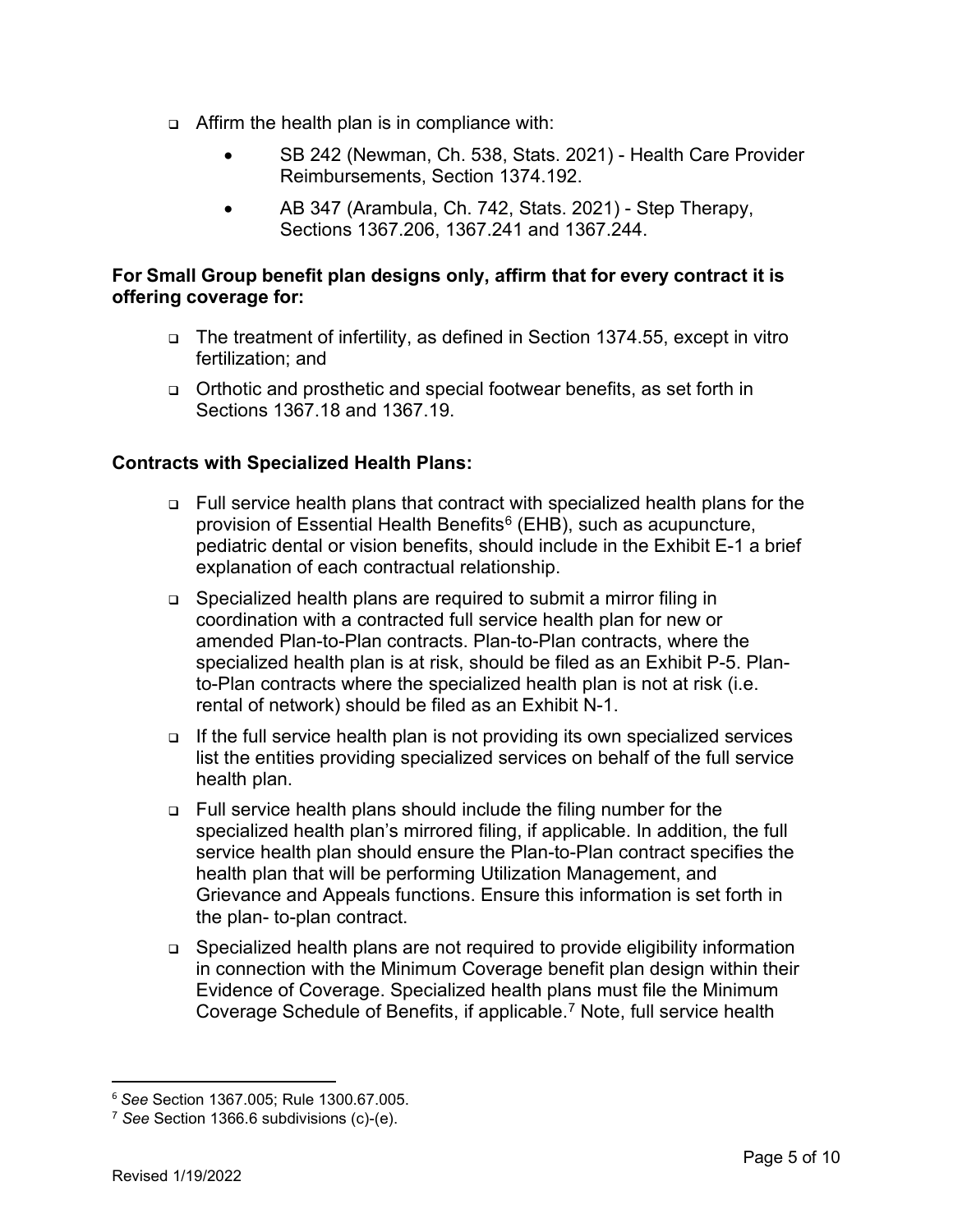plans must also include the information regarding those benefit plan designs in the full service health plan's disclosure documents.

#### **Contracts with Specialized Dental Plans:**

- Dental Plan should identify whether it will be filing a mirrored filing or whether the pediatric dental information will be contained within the full service filing. If the dental plan is filing a mirrored filing, provide the filing number of the full service off-exchange filing in the Exhibit E-1.
- Dental benefits off-exchange must comply with the 2014 Medi-Cal Dental Program (Benchmark Plan). If your health plan does not provide dental benefit on Covered California, please reach out to your assigned reviewer for a copy of the Benchmark Plan.
- Dental Benefits off-exchange must follow the Covered California Standard Benefits Design for the benefits CDT codes, and the limitations and exclusions. Plan's may go to the Covered California website for a copy of the Standard Benefit Design or contact the assigned reviewer.
- Dental Plans must provide to the full service health plans 1) an EOC addendum containing the dental information or 2) identify by page and section numbers the dental portions of the full service EOC. The page and section numbers can be provided in the full service health plan's Exhibit E-1.

#### **All Other Exhibits as Necessary**

**If the health plan will be relying on existing contracts, policies, or procedures previously approved by the Department, and there are no changes, the health plan should indicate this in Exhibit E-1 and is not required to submit these exhibits unless requested.**

- **Quality of Care (Exhibit J).** Internal quality of care system(s) the health plan intends on implementing to serve Exchange enrollees, and address how it meets state and applicable federal requirements.
- **Provider and Administrative Services Contract(s) (Exhibits K and N).** New or revised provider or administrative service contract(s) related to Exchange product(s).
- **Plan Organization (Exhibit L).** New or revised organizational chart(s).
- **Plan-to-Plan Contracts (Exhibit P-5).** New or revised Plan-to-Plan contract(s) related to the delivery of services to Exchange enrollees.
- **Grievance & Appeals (Exhibit W).** New or revised Grievance and Appeal procedures.
- **Marketing (Exhibits V, Y, Z, AA, and BB).** Advertising and marketing materials related to Exchange product(s).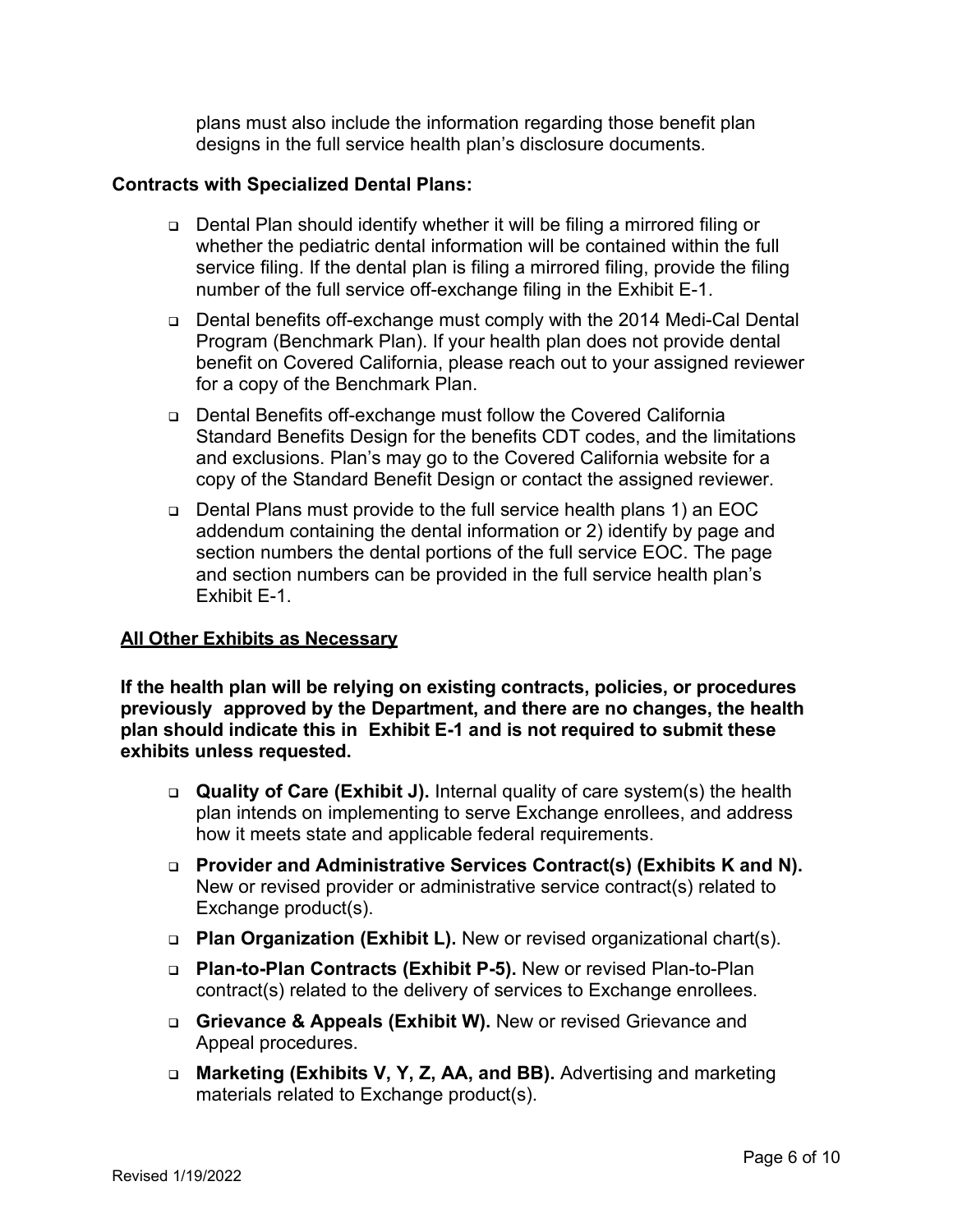## **Benefit Plan Designs: Exhibits S, T, and U**

- **Evidence of Coverage (EOC) or combined EOC and Disclosure Form (Exhibit T or U).** EOC(s) for each benefit plan design and/or product(s) proposed. Ensure all EHB are included in these exhibits, including those provided by a contracted specialized health plan.[8](#page-6-0)
- **Schedule/Summary of Benefits (SOB) (Exhibit S, T, or U)**
	- $\bullet$  For each proposed benefit plan design, submit a SOB.<sup>[9](#page-6-1)</sup>
	- If the health plan prefers to submit a sample SOB, please use the Department's INDIVIDUAL AND SMALL GROUP MARKET REPRESENTATIVE BENEFIT PLAN DESIGN WORKSHEET (Representative Worksheet). Health plans using this Representative Worksheet are not required to submit individualized SOBs for each benefit plan design offered in the Individual and/or Small Group markets. Health plans utilizing the Representative Worksheet or similar worksheet(s) must provide one representative SOB populated for use in connection with the California Health Benefit Exchange's 2023 Individual Silver 70 plan under the exhibit type(s) described above, together with the Representative Worksheet. For further instruction, see the [Representative Worksheet](https://dmhc.ca.gov/Portals/0/Docs/OPL/Instructions%20for%20Individual%20and%20Small%20Group%20Market%20Representative%20Benefit%20Plan%20Design%20Worksheet.pdf?ver=2022-01-31-103335-687) [Instruction.](http://dmhc.ca.gov/Portals/0/Docs/OPL/Instructions%20for%20Individual%20and%20Small%20Group%20Market%20Representative%20Benefit%20Plan%20Design%20Worksheet_1.pdf?ver=2020-02-07-135134-433)
- **Federal Summary of Benefits and Coverage (SBC) (Exhibit S-3).** A federal SBC disclosure form in connection with the Exchange's Individual Silver benefit plan design only. This SBC will be reviewed as a representative sample for all benefit plan designs offered in the Individual and Small Group markets. Health plans are reminded to utilize the SBC instructions, materials and supporting documents authorized for use for any plan years that begin on or after January 1, 2021. [10](#page-6-2) If the health plan has already received approval of its representative SBC(s) pursuant to a separate filing, provide the e-Filing number in lieu of submitting the exhibit. If the health plan has not received approval of its representative SBC(s), submit in a separate filing the representative SBC(s) and provide the e-Filing number.
- **EHB Filing Worksheet (Exhibit T-2).** An EHB worksheet, as promulgated in Rule 1300.67.005 (effective as of June 27, 2017). Note, if the health plan has previously submitted a complete EHB worksheet, as described above, it is not required to submit a new EHB worksheet unless the previously approved EHB worksheet requires amendment.

<span id="page-6-0"></span><sup>&</sup>lt;sup>8</sup> See the 2023 QDP Checklist for specific instructions for filing EHB dental benefits.<br><sup>9</sup> *Id*.

<span id="page-6-2"></span><span id="page-6-1"></span> $10$  Template instructions, materials and supporting documents authorized for use on and after January 1, 2021, may be located at https://www.cms.gov/CCIIO/Resources/Forms-Reports-and-Other-Resources/index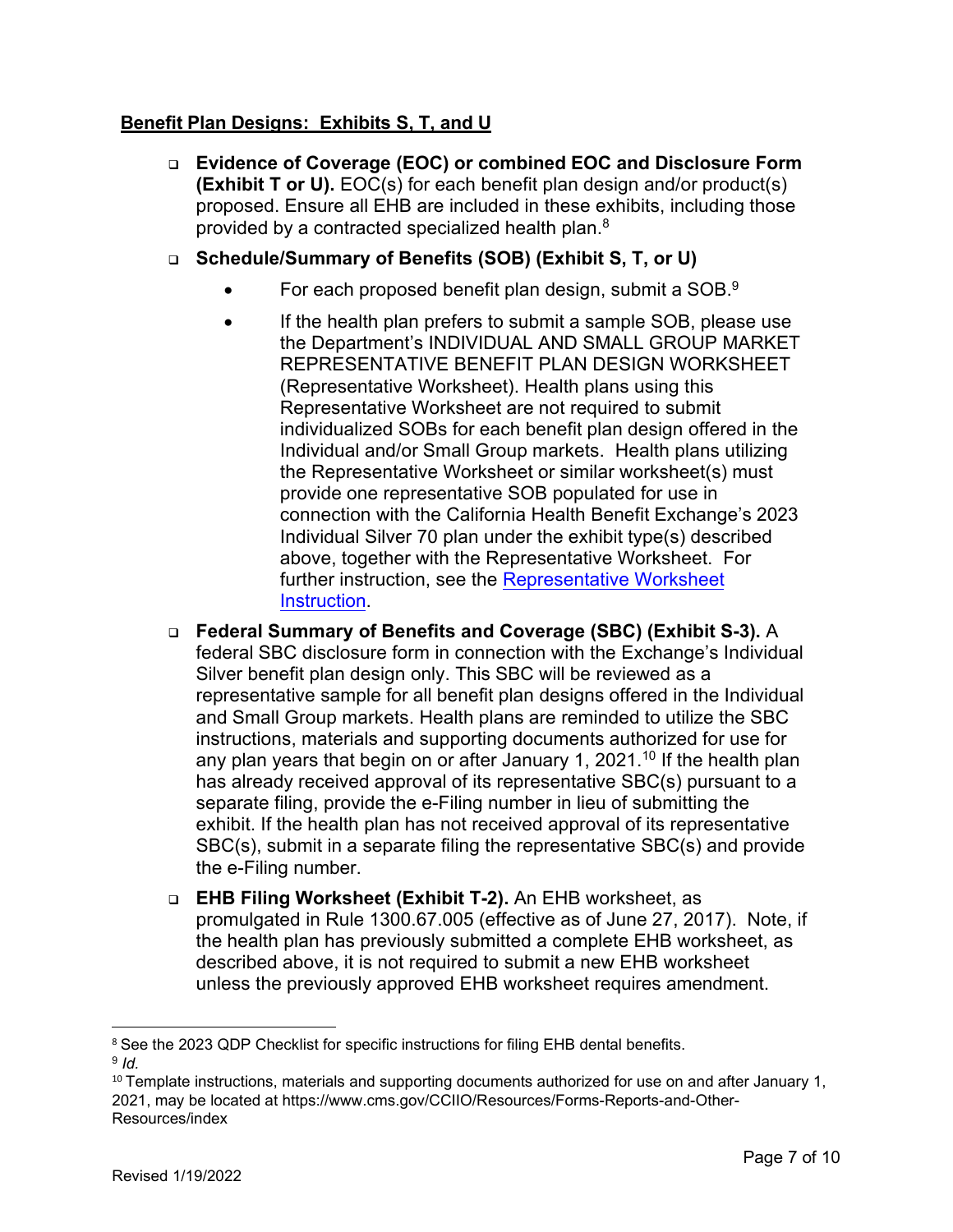**Prescription Drug EHB Benchmark Plan Benefits Chart (Exhibit T-4).** A Prescription Drug EHB Chart, as promulgated in Rule 1300.67.005 (effective as of June, 27, 2017). If the health plan has previously submitted a complete Prescription Drug EHB Chart, as described above, it is not required to submit a new chart unless the previously submitted worksheet requires amendment.

As part of the submission of the chart disclose the following in the Exhibit E-1:

- If EHB Count Chart includes generics;
- A summary of any category/class variations from what is shown in the health plan's EHB Count Chart; and
- For each variation, a justification and basis for the health plan's determination of compliance with Rule 1300.67.005.

## **Renewal Notices: Exhibit I-9**

 **Representative Renewal Notices (Exhibit I-9).** Renewal notices must comply with federal requirements including the Updated Federal Standard Renewal and Product Discontinuation Notices Bulletin (September 2, 2016; amended on July 31, 2020<sup>11</sup>) issued by the Centers of Medicare & Medicaid Services (CMS), Form and Manner of Notices When Discontinuing a Product in the Group or Individual Market (September 2, 2014) issued by CMS, and Draft Standard Notices When Discontinuing or Renewing a Product in the Small Group or Individual Market (June 26, 2014) issued by CMS.

## **Provider Network**

 Health plans are not required to file network exhibits for the sole purpose of QHP recertification, and nothing related to networks will be reviewed in this filing. Please refer to the Plan Year 2023 Networks Checklist and Worksheet for QHP and QDP Plans for filing guidance.

# **Actuarial Value Calculation: Exhibit FF-4**

 Submit an actuarial certification that the benefit plan designs submitted do not vary by more than plus or minus two  $(2)$  percent.<sup>[12](#page-7-1)</sup>

<span id="page-7-0"></span><sup>&</sup>lt;sup>11</sup> Updated guidance may be issued by CMS after the creation of this document. When completing the Plan's submission, the most current version of CMS guidance should be utilized. Contact the plan's assigned licensing reviewer if you have any questions regarding renewal notices.

<span id="page-7-1"></span> $12$  Actuarial value for nongrandfathered Individual and Small Group benefit plan designs shall not vary by more than plus or minus two (2) percent pursuant to Sections 1367.008, subdivision (b)(1) and 1367.009 subdivision (b)(1), respectively. The actuarial value for a nongrandfathered Bronze level health plan that either covers and pays for at least one major service, other than preventive services, before the deductible or meets the requirements to be a high deductible health plan, as defined in United States Code, title 26, section 223, subdivision (c)(2), may range from plus five (5) percent to minus two (2)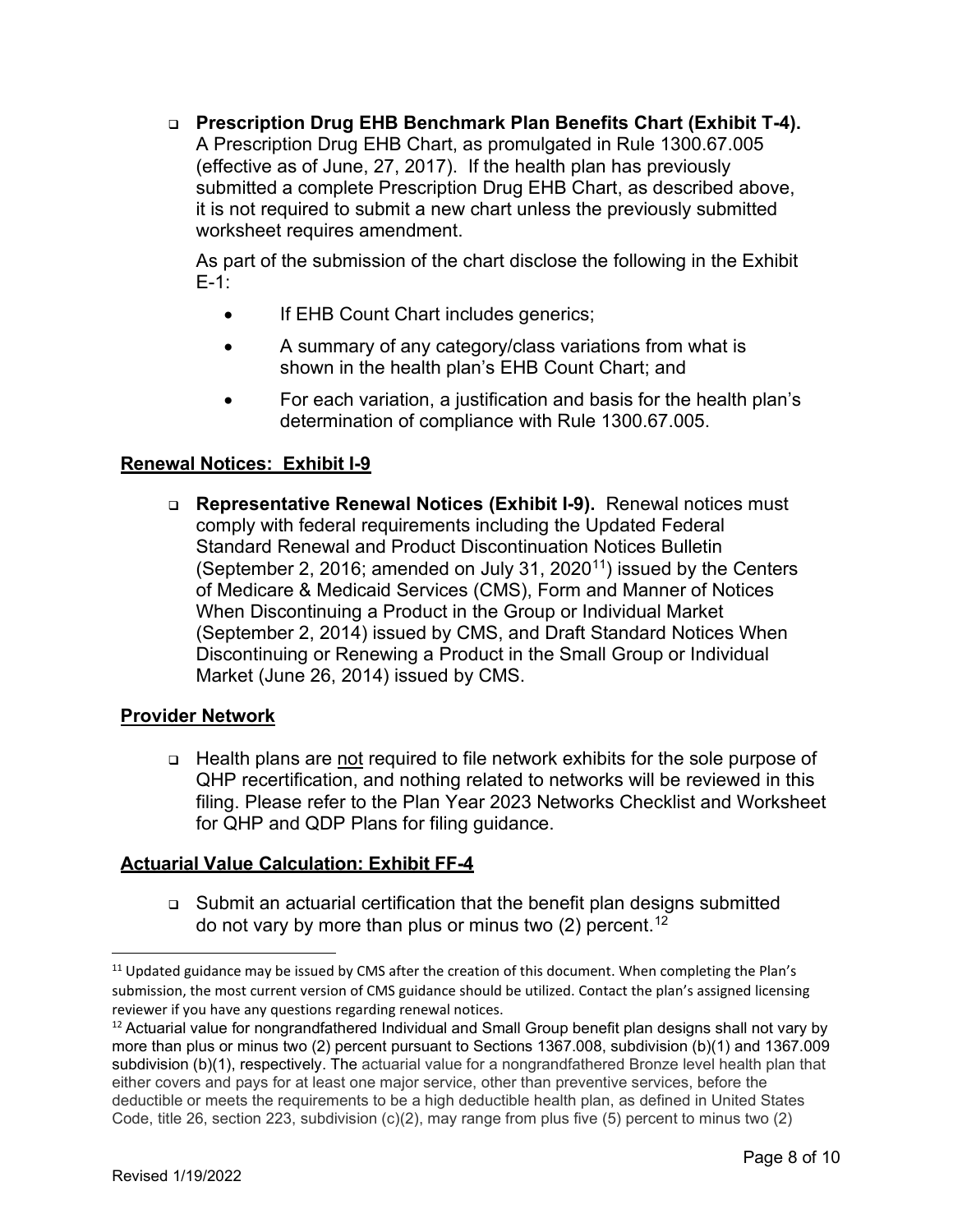- Actuarial Value Full service health plans proposing to offer 9.5 and/or 10.0 EHB should submit through the e-Filing portal the following supporting documentation under Exhibit FF-4:
	- If the benefit plan design is compatible with the federal AV calculator submit the following:
		- $\triangleright$  A screenshot of the AV calculator (Final Version) with inputs used for each benefit plan design.
		- $\triangleright$  The Excel tab from the AV calculator entitled "User Inputs for Plan Parameters."
	- If the benefit plan design is not compatible with the AV calculator
		- $\triangleright$  Submit an actuarial certification on the methodology chosen from the options specified in 45 CFR §156.135(b).
		- $\triangleright$  The certification must be prepared by a member of the American Academy of Actuaries.
		- $\triangleright$  Calculate the benefit plan designs' AV by estimating a fit of the benefit plan design into the parameters of the AV calculator; or
		- $\triangleright$  Partial use of AV calculator for plan provisions that fit within the calculator parameters and with appropriate adjustments to the AV identified by the calculator for benefit plan design features that deviate substantially from the parameters of the AV calculator.

For either methodology, provide the following:

- A screenshot of the AV calculator with inputs used for each benefit plan design.
- A complete description of the data, assumptions, factors, rating models, and methods used to determine the adjustments.
- The actuarial certification must describe the methodology with sufficient clarity and detail to enable another qualified health actuary to make an appraisal of the reasonableness of the data, assumptions, factors, models, and methods.

percent pursuant to Section 1367.0085. Additional guidance may be forthcoming.